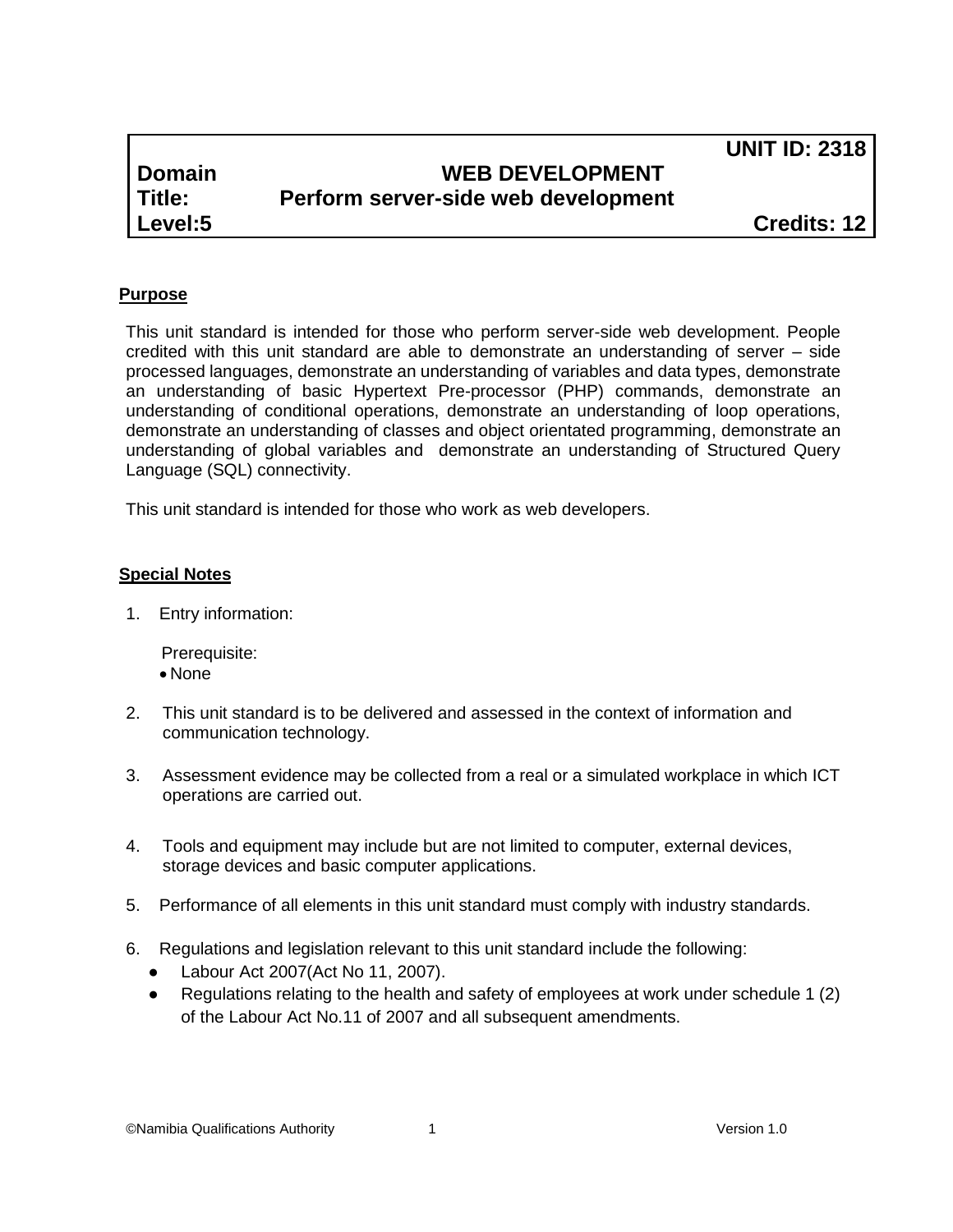## **Quality Assurance Requirements**

This unit standard and others within this sub-field may be awarded by institutions which meet the accreditation requirements set by the Namibia Qualifications Authority and the Namibia Training Authority and which comply with the national assessment and moderation requirements. Details of specific accreditation requirements and the national assessment arrangements are available from the Namibia Qualifications Authority on [www.namqa.org a](http://www.namqa.org/)nd the Namibia Training Authority on [www.nta.com.na](http://www.nta.com.na/)

# **Elements and Performance Criteria**

## **Element 1: Demonstrate an understanding of Server – Side Processed Languages**

## **Range**

Server – side processed languages may include but not limited to Personal Home Page (PHP), Active Server Page (ASP) and Practical Extraction and Report Language (PERL).

#### **Performance Criteria**

- 1.1 Server side processed languages are identified.
- 1.2 Programming language syntax is demonstrated.
- 1.3 Languages are used according to instruction.
- 1.4 Scripting language code types are explained.

#### **Element 2: Demonstrate an understanding of variables and data types**

#### **Performance Criteria**

- 2.1 Use of variables are explained and demonstrated.
- 2.2 Data types are defined and explained.
- 2.3 Data manipulation is demonstrated.

#### **Element 3: Demonstrate an understanding of basic Hypertext Preprocessor (PHP) commands**

#### **Range**

Built in functions may include but not limited to echo, print and include.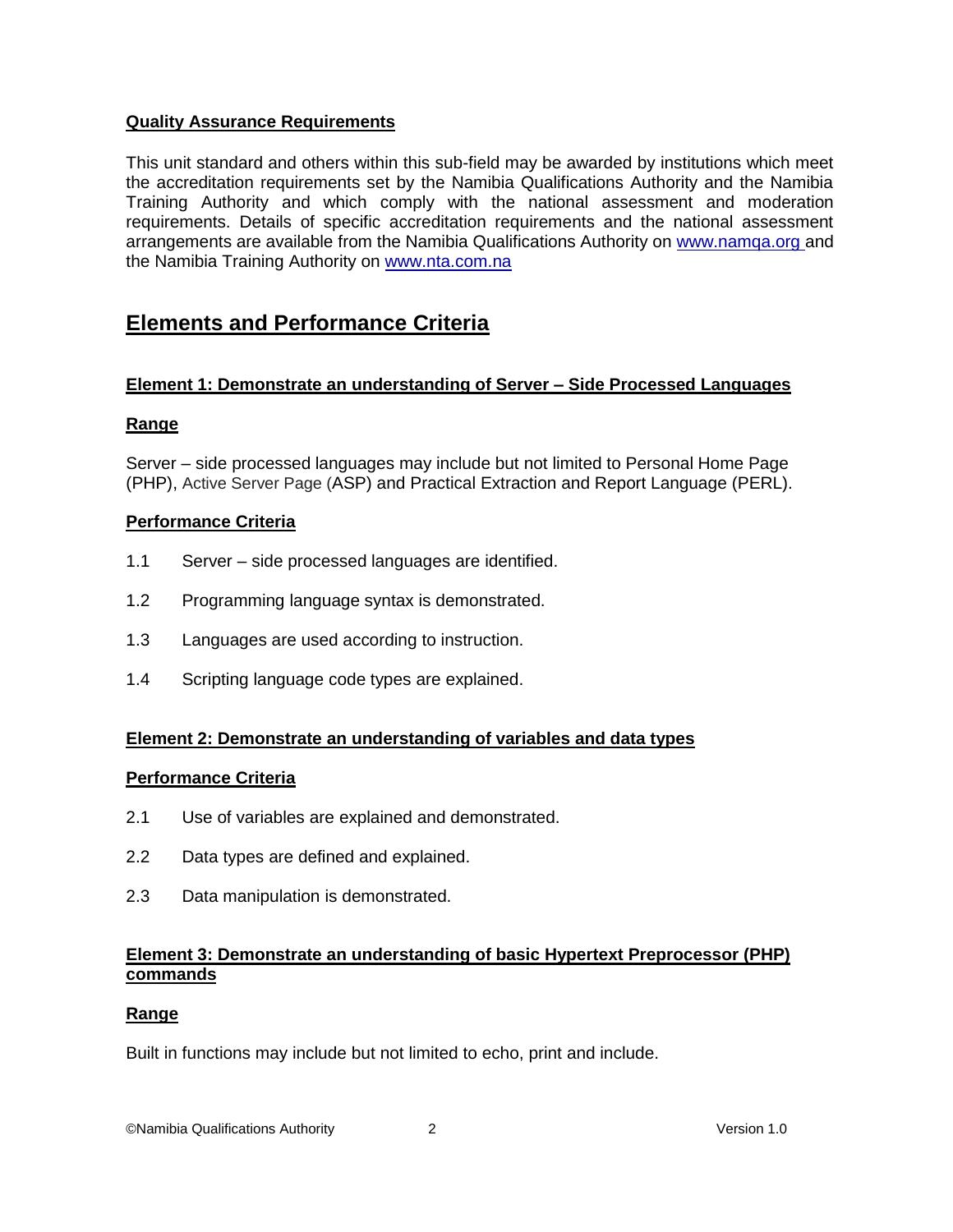## **Performance Criteria**

- 3.1 Hypertext Preprocessor (PHP) tags is demonstrated.
- 3.2 Program code structures are demonstrated.
- 3.3 Built in functions are explained and performed.
- 3.4 Arrays are explained and demonstrated.
- 3.5 Server-side scripts are saved and run according to instruction.

#### **Element 4: Demonstrate an understanding of conditional operations**

#### **Performance Criteria**

- 4.1 IF statement is explained and demonstrated.
- 4.2 IF-ELSE statement is explained and demonstrated.
- 4.3 Nested IF statements are explained and demonstrated.
- 4.4 Switch statement is explained and demonstrated.

#### **Element 5: Demonstrate an understanding of loop operations**

#### **Performance Criteria**

- 5.1 FOR statement is explained and demonstrated.
- 5.2 WHILE statement is explained and demonstrated.
- 5.3 DO-WHILE statement is explained and demonstrated.
- 5.4 FOREACH statement are explained and demonstrated.

## **Element 6: Demonstrate an understanding of classes and object orientated programming**

#### **Performance Criteria**

- 6.1 Initialization of variables is demonstrated.
- 6.2 Functions are explained and demonstrated.
- 6.3 Encapsulation is explained and demonstrated.
- 6.4 Inheritance is explained and demonstrated.